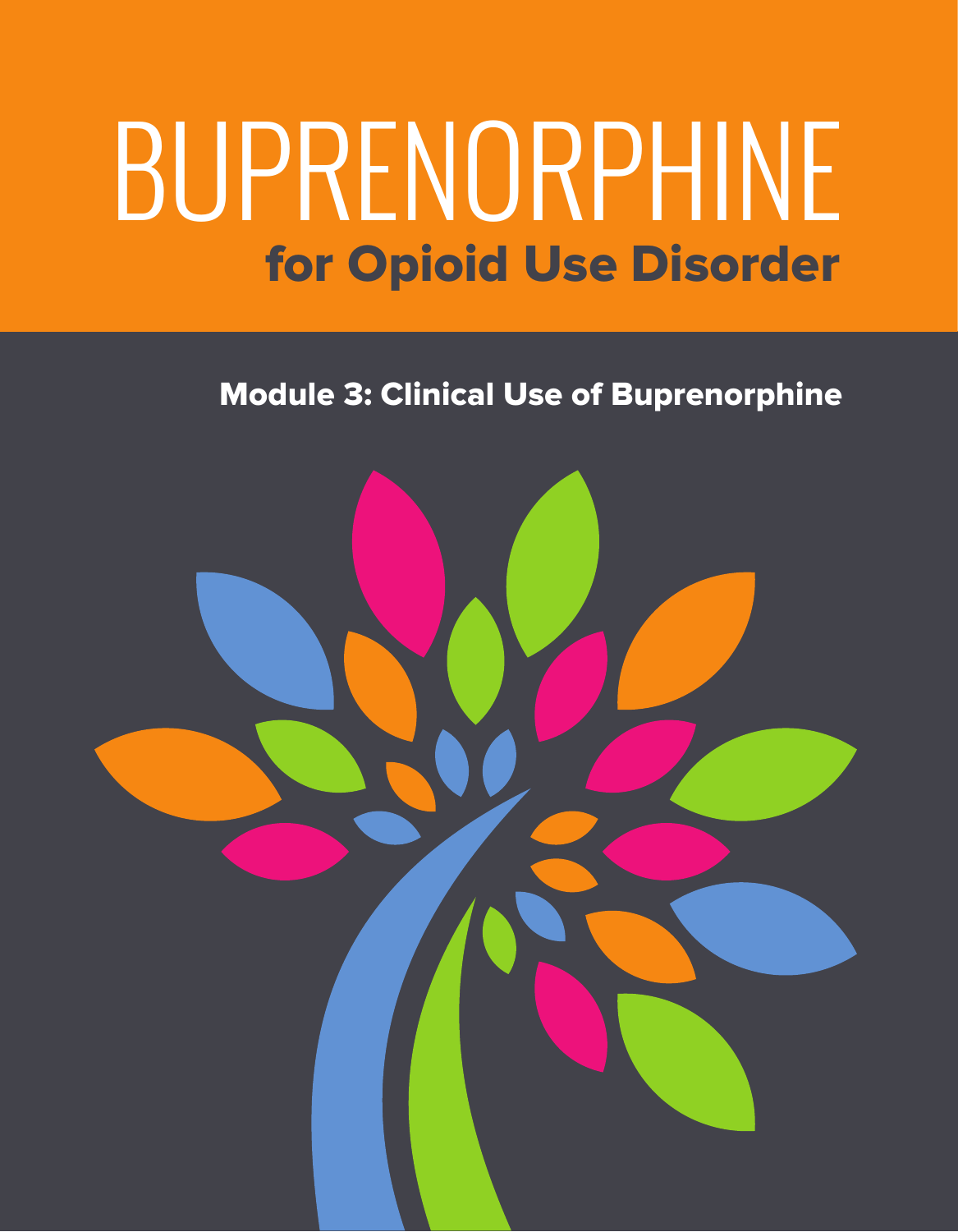## **Clinical Use of Buprenorphine Buprenorphine for Opioid Use Disorder**

## **Patient Assessment<sup>1-3</sup>**

## **Initial Assessment**

- Establishment of a diagnosis of Opioid Use Disorder (OUD).
- Discussion of current opioid use.
- Evaluation of patient's readiness to participate.
- Physical exam.
- Verify no acute needs requiring hospitalization.

## **Subsequent Assessment**

- **A comprehensive assessment can occur in a step-wise fashion over multiple visits.**
- Documentation of opioid use history, as well as other substances (including alcohol, and tobacco).
- Referral of those who need medically supervised management of alcohol, benzodiazepines and/or other substances.
- Identification and evaluation of comorbid medical and psychiatric conditions/disorders, including current medications.
- Screening for communicable diseases.
- Assessment of patient's psychosocial status: support systems (friends/family), housing, finances, legal problems, etc.

### **Considerations for Buprenorphine Use1,3**

Appropriate candidates for buprenorphine treatment should at least:

- Have a diagnosis of OUD.
- Be interested in treatment.
- Be reasonably expected to adhere to the treatment.
- Have no absolute contraindication to buprenorphine (or to naloxone, if applicable).
- Understand risks/benefits.

#### **Patients who may need additional monitoring include those who:3**

- Also have current dependence on, or are misusing high-dose benzodiazepines or other Central Nervous System (CNS) depressants (including high amounts of alcohol).
- Have severe hepatic impairment (Child-Pugh score of 10-15). Do not use the combination product. For the monoproduct, consider starting with half the starting and titration doses of those used for patients with normal hepatic function. For patients with moderate hepatic impairment (Child-Pugh score of 7-9), combination products are not recommended; they might precipitate withdrawal. Use them cautiously for maintenance treatment in patients who have been inducted with a monoproduct. Monitor patients carefully for signs of buprenorphine toxicity due to increased buprenorphine levels.
- Be aware that The FDA issued a Drug Safety Communication in 2017 urging caution in withholding methadone or BUP from patients using benzodiazepines or alcohol, noting that the harm of not treating OUD outweighs the risk of adverse events associated with combining the medications.<sup>5</sup>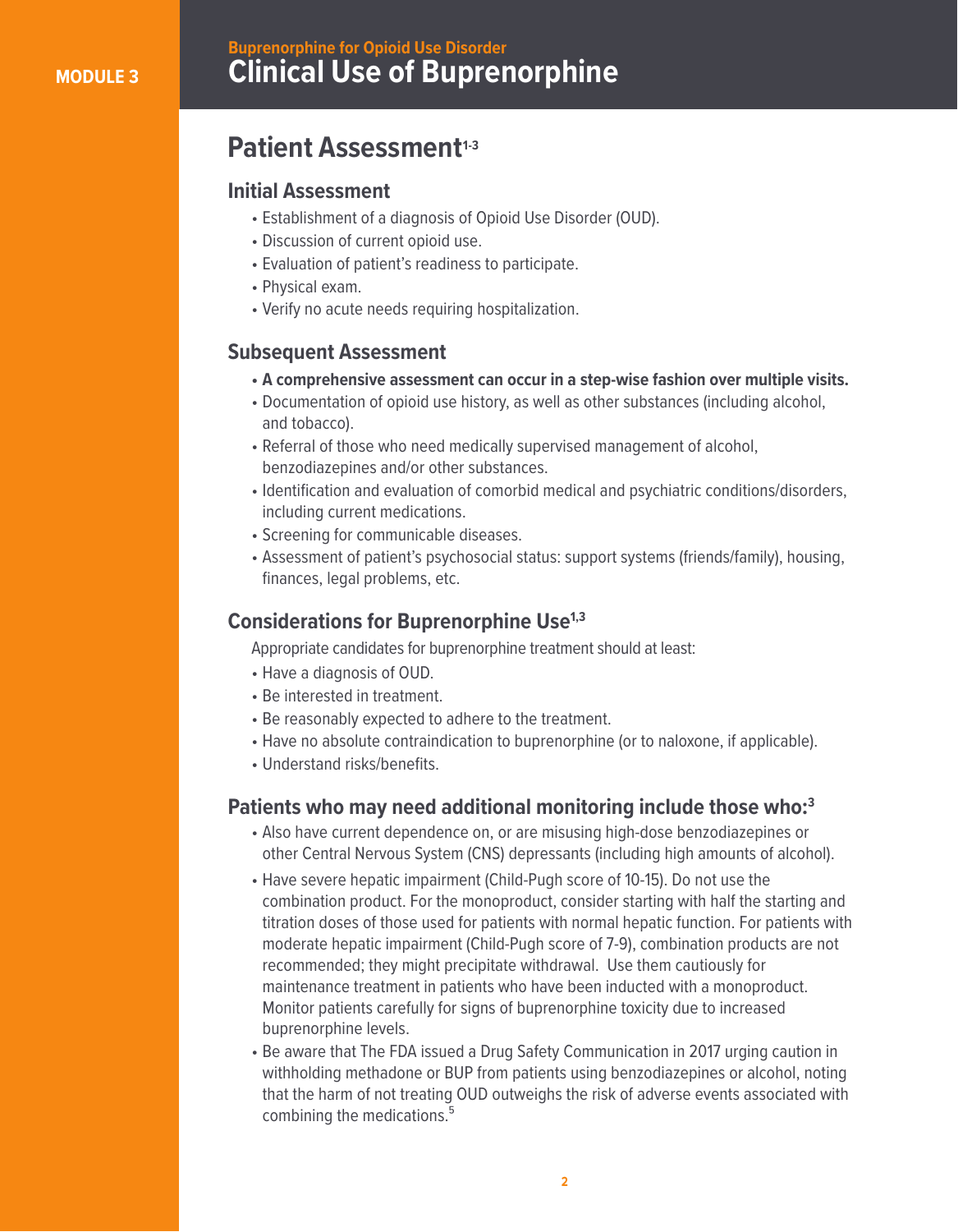## **Clinical Use of Buprenorphine Buprenorphine for Opioid Use Disorder**

## **Buprenorphine Initiation**<sup>1-4, 9</sup>

**Goal: To find the appropriate dose of buprenorphine where withdrawal symptoms and uncontrollable cravings are eliminated, and the patient stops or significantly decreases use of other opioids.**

#### **Choice of buprenorphine agent:**

- Buprenorphine/naloxone for most patients.
- Buprenorphine monotherapy in special circumstances.
- While previously it was common practice to use the monoproduct in pregnant patients, many providers now use the combination buprenorphine/naloxone product for all patients, including pregnant women.<sup>6</sup>

#### **Opioid dependent patients should have mild-moderate symptoms of withdrawal prior to starting buprenorphine.**

- Buprenorphine could precipitate withdrawal if given to an opioid-dependent patient experiencing opioid effects.
- Use an opioid withdrawal scale (e.g. Clinical Opiate Withdrawal Scale [COWS]) to determine if patient is experiencing mild-moderate symptoms of withdrawal to avoid risk of precipitated withdrawal.<sup>4</sup> Some recommend waiting until a COWS score of 6-10 or more is observed before buprenorphine is started;<sup>5</sup> others suggest a score of 11-12 or more.<sup>2</sup>
	- If patient is dependent on short-acting opioids, the last dose should have been taken at least 6 to 12 hours prior.<sup>2</sup>
	- If patient is dependent on long-acting opioids, the last dose should have been taken 24-72 hours prior.
	- If a patient is on methadone, to transition to buprenorphine, gradually taper methadone to 30-40 mg (this will be done by their Opioid Treatment Provider (OTP)/methadone provider, preferably in communication with the buprenorphine provider). Continue methadone at this dose for one week (until clinically stable), and stop methadone at least 36 hours (up to 72 hours) prior to buprenorphine initiation in order for the patient to experience moderate withdrawal. Prescribers should be aware of more potential withdrawal symptoms despite precautions with switching patients from methadone to buprenorphine and provide additional support as needed.<sup>3</sup>
	- If a patient is on naltrexone, transitioning to buprenorphine is relatively uncomplicated since there is no physical dependence seen with naltrexone; however, the initial buprenorphine dose may be lower. In this transition, buprenorphine should not be started until naltrexone has been eliminated from the patient's system: minimally 1 day for oral naltrexone or 30 days for extended-release injectable naltrexone.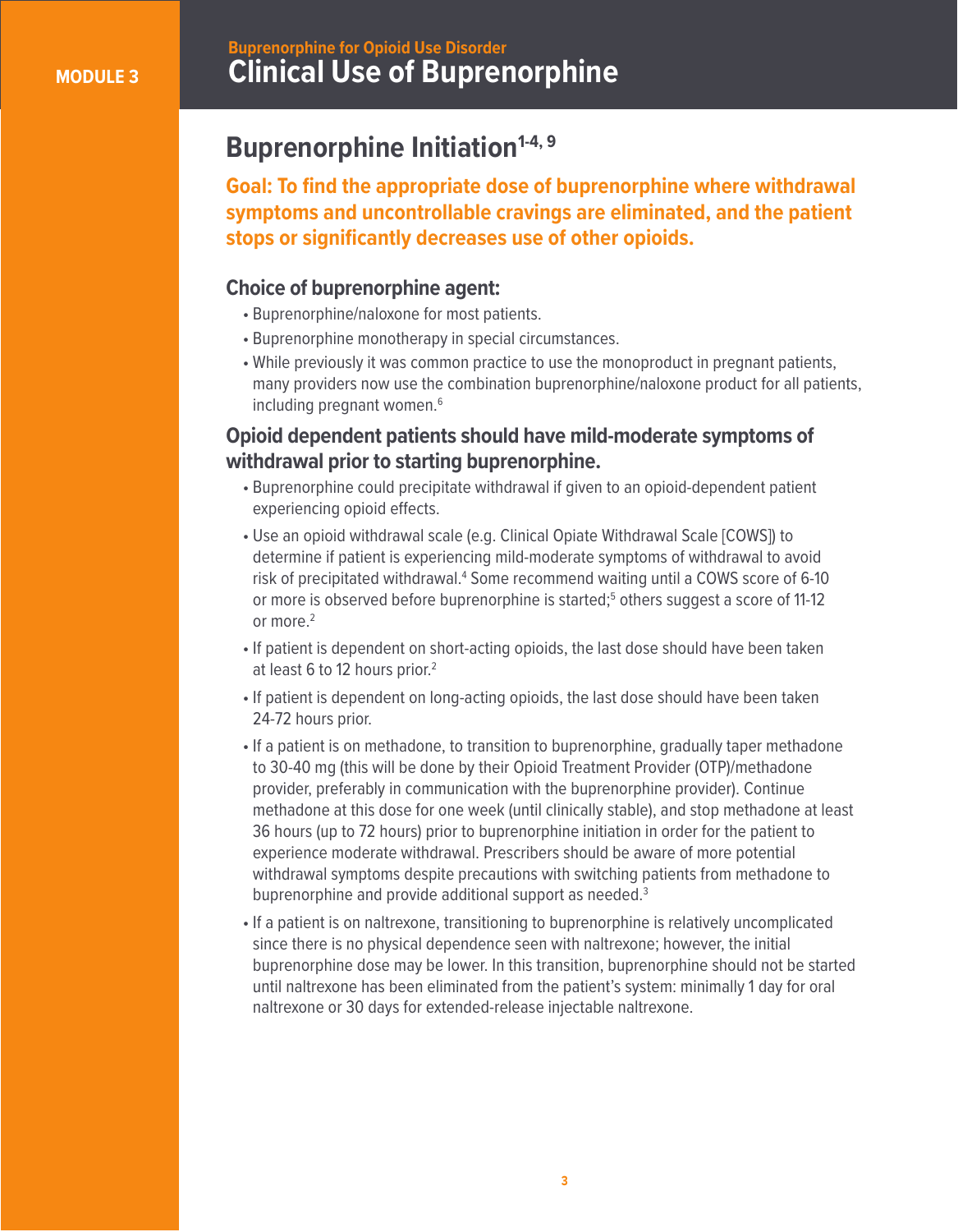## **Clinical Use of Buprenorphine Buprenorphine for Opioid Use Disorder**

## **Buprenorphine Initiation (continued)**

**Location of initiation is based on prescriber preference, patient comfort/preference, and logistics.**

#### **Office Initiation**

- Providers may do a few office initiations for provider and staff to see how initiations work, to allow for patients' comfort during the initiation.
- Recommended for patients who have experienced precipitated withdrawals previously (such as when using street-purchased buprenorphine), have never used buprenorphine, or who request an office initiation.
- Recommended for patients who are switching from methadone to buprenorphine.<sup>7</sup>

#### **Unobserved or "Home" initiation8,9**

- Is commonly used in many settings and practices.
- Studies suggest this is feasible and safe.
- Many patients have already been exposed to buprenorphine, either illicitly or in previous treatment episodes, and therefore are familiar with the need to be in mild-moderate withdrawal before starting initiation.
- Review with patients that they must be in mild-moderate withdrawal before taking the first dose. Review the COWS scale.
- Provide a written handout with information on how to do a home initiation.
- Provide a phone number to call if there is a problem with the initiation.
- Have someone call the patient on the day of their home initiation to check on how they are doing.
- Arrange a follow-up appointment in one week (some practices may prefer to see the patient back in one to three days). Visits can be done in-person or by telehealth.

#### **Initiation Dose**

- **Initial dose: 2-4 mg sublingual (SL) buprenorphine; may be repeated after 30-60 minutes if no symptoms of precipitated withdrawal occur.2**
- **If precipitated withdrawal occurs, reduce the repeat dose to 2 mg buprenorphine every 1-2 hours.**
- **Maximum dose on the first day is generally 16 mg.3**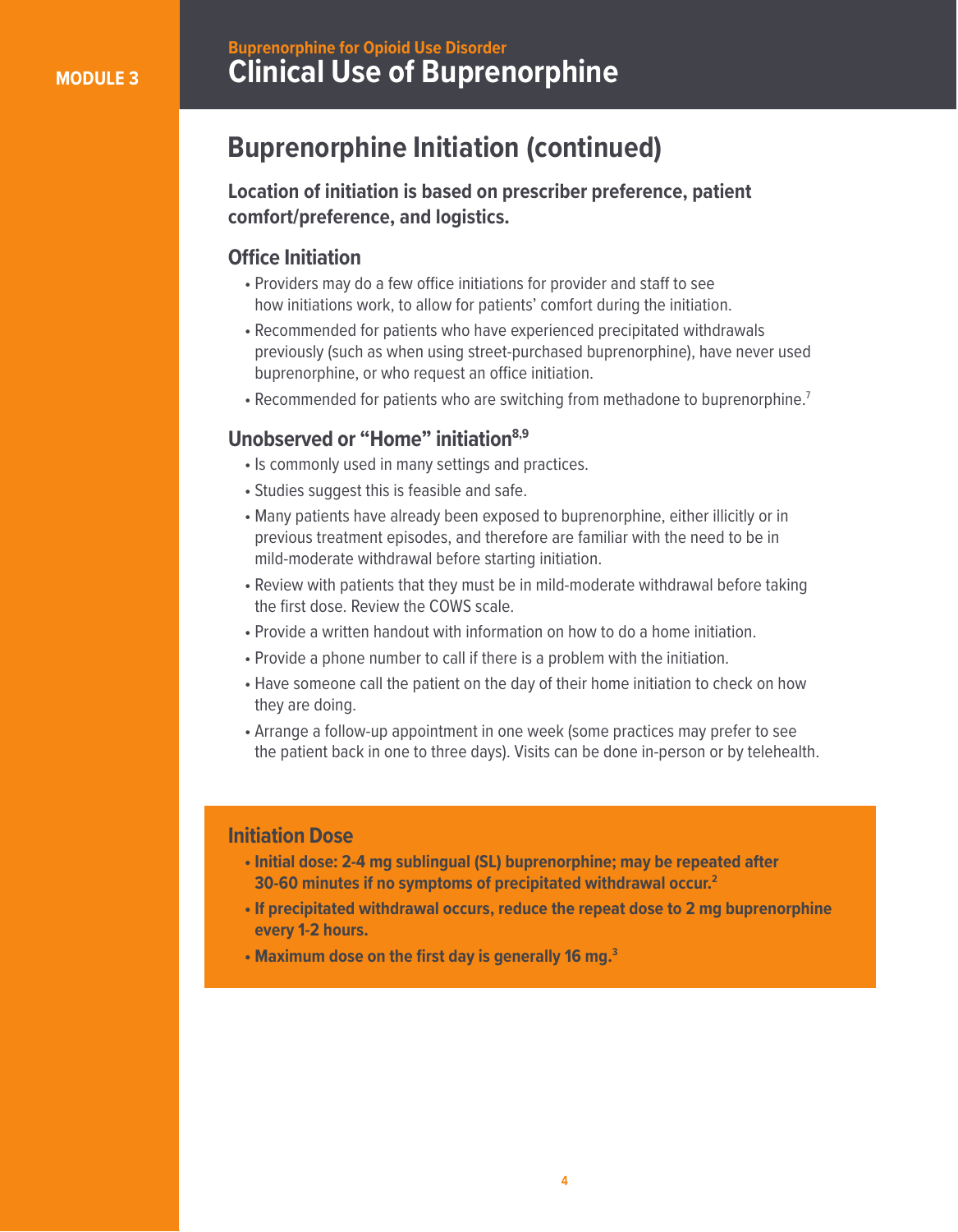## **Clinical Use of Buprenorphine Buprenorphine for Opioid Use Disorder**

## **Buprenorphine Stabilization Phase<sup>1-3</sup>**

**Goal: To decrease cravings and use of illicit opioids and to provide a "blocking dose" to prevent use of illicit opioids.**

#### **Initiation**

- Initial dose should be 2/0.5-4/1mg and titrated up every 30-60 minutes in 2/0.5-4/1mg increments according to the patient's symptoms up to 16mg on day one. Then may adjust in 4/1mg increments over the course of a few days up to 24/2mg if required.
- **Most patients need 12 to 24 mg buprenorphine daily.**
- Insurance programs may require prior authorization for doses greater than 24 mg. $10$
- FDA approved doses: maximum of 24 mg/day.<sup>11</sup>

#### **Buprenorphine Maintenance Phase**<sup>2,3</sup>

- Duration: As with any chronic condition, the patient may need to remain on treatment indefinitely. Anecdotally, many providers start by recommending a year to the patient.
- Continue consideration of psychosocial needs of patient, and refer appropriately as required.

#### **Treatment Monitoring**<sup>1</sup>

Frequency of visits:

- Stabilization phase: at least weekly
- Once stable, may increase time between visits, up to every 30 days

#### Complex patients:

- Consider specialist consult with experienced provider or addictions specialist. Refer patient to appropriate service that meets the needs and goals of the patient. Refer as needed.
- Some patients may better meet their goals in a more structured and supervised environment.

#### Toxicology testing:3

- Urine (most frequently used test).
- Methadone and heroin metabolites are detected in routine screens.
- Important to test periodically for buprenorphine metabolites to evaluate adherence.
- Do not need to observe urine specimens unless there are concerns about tampering.
- Clinicians should determine what substances they wish to evaluate to determine which screening tool should be used.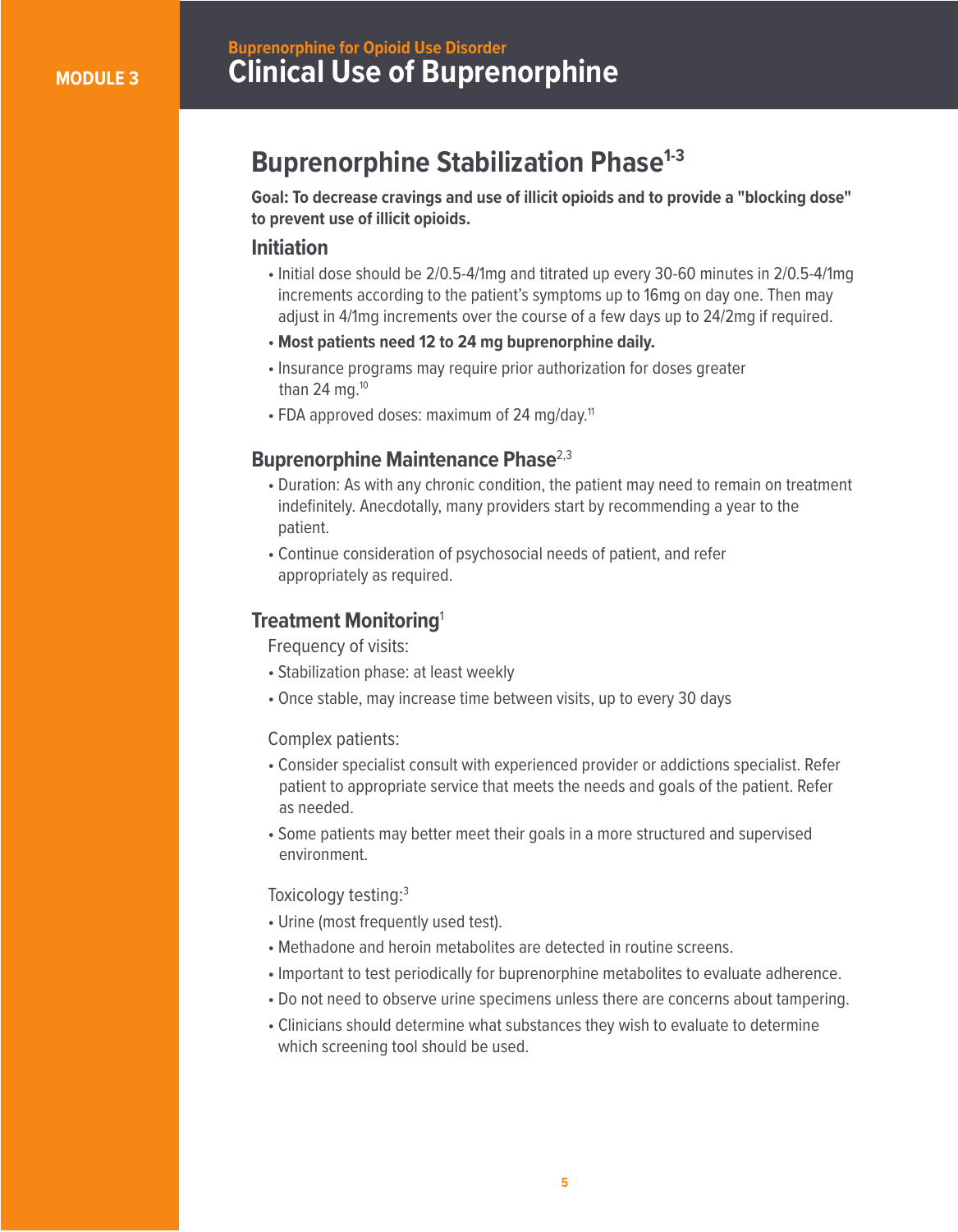## **Clinical Use of Buprenorphine Buprenorphine for Opioid Use Disorder**

## **Discontinuation of Buprenorphine1**

- Most patients will require long-term treatment; duration of treatment may be indefinite.
- When discontinuing, taper slowly; continue psychosocial services.
- Tapering can always be stopped and dose increased again if patient requests or if the taper was not tolerated.
- Continue to assess opioid and other drug-use status throughout the taper and after.
- Before tapering from buprenorphine, establish a plan for follow-up visits and a specific plan to immediately resume treatment if patient experiences cravings or relapses. These are not patients who should be on a wait list.
- **Use of multiple drugs is common among patients presenting for buprenorphine treatment. There is no medical rationale for discontinuing buprenorphine in most patients who are engaged in and receiving benefits from treatment despite continued use of other drugs.**

## **Medically Supervised Withdrawal with Buprenorphine1**

For medically supervised withdrawal (often referred to as detoxification) of short-acting opioids or from Opioid Agonist Treatment (OAT) with methadone.

#### **Goal: To transition from physical dependence on opioids**

Medically supervised withdrawal without OAT is not adequate treatment for OUD. Patients and families need to appreciate this, along with the risks of overdose after discontinuation of opioids.

- Initial dose: 2-4 mg SL buprenorphine; may be repeated after 30-60 minutes if no symptoms of precipitated withdrawal occur.
- If precipitated withdrawal occurs, reduce the repeat dose to 2 mg buprenorphine every 1-2 hours.
- Maximum dose on the first day is generally 16 mg and/or provision of naloxone.
- Naloxone training and prescription and/or naloxone kits should be provided in these situations.
- Encouragement to begin OAT should be provided if cravings or relapse occur.
- Outcomes are better if patients continue with OAT.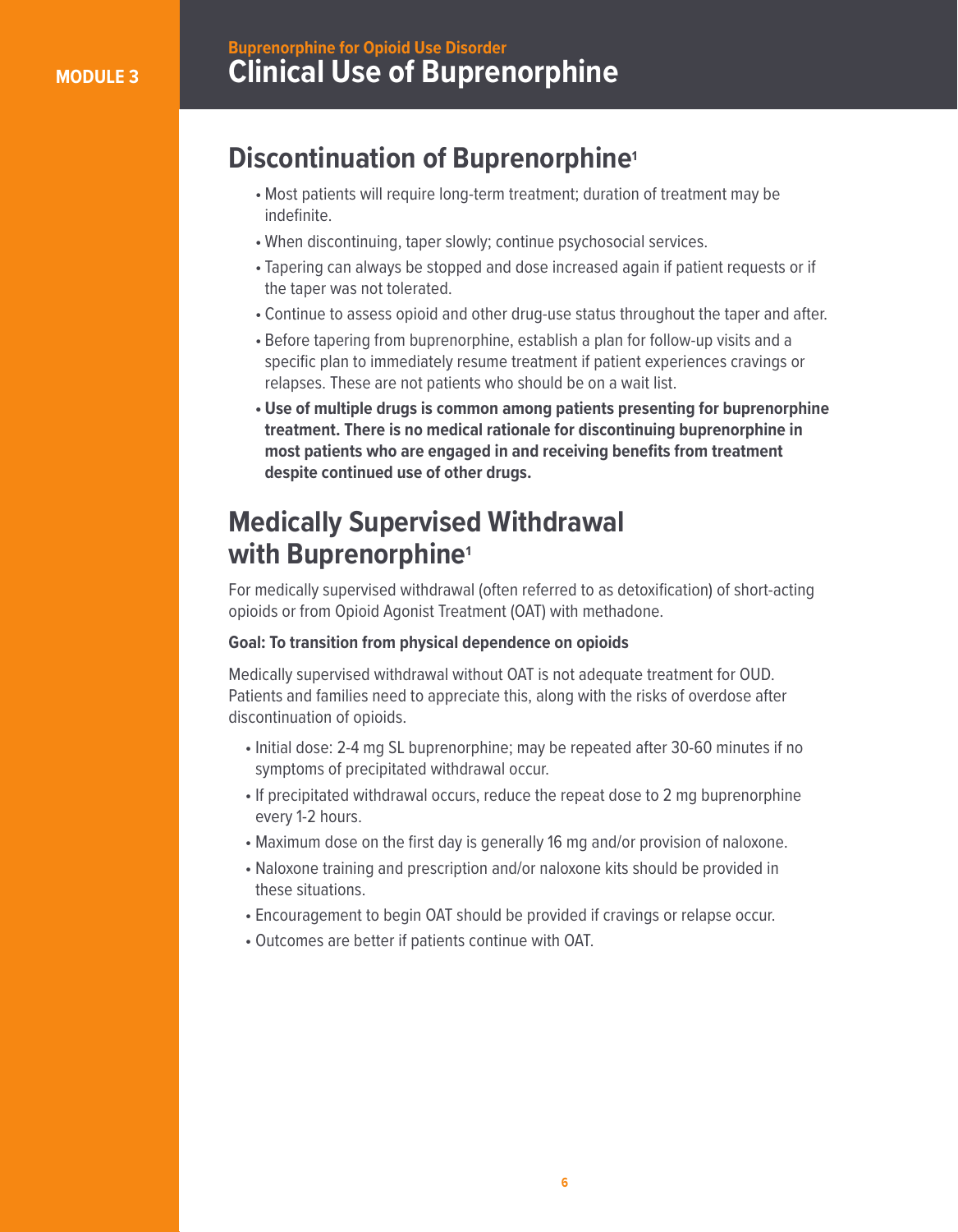## **Clinical Use of Buprenorphine Buprenorphine for Opioid Use Disorder**

## **References**

- 1. Substance Abuse and Mental Health Services Administration. *Medications To Treat Opioid Use Disorder.* Treatment Improvement Protocol (TIP) Series 63, Full Document. HHS Publication No. (SMA) 18-5063FULLDOC. Rockville, MD: Substance Abuse and Mental Health Services Administration, 2018.
- 2. American Society of Addiction Medicine. National Practice Guidelines for the Use of Medications in the Treatment of Addiction Involving Opioid Use. Adopted 2015. Available at https://www.asam.org/docs/default-source/practice-support/guidelines-and-consensus docs/asam-national-practice-guideline-supplement.pdf?sfvrsn=24. Accessed December 29, 2017.
- 3. Kraus ML, Alford DP, Kotz MM, et al. Statement of the American Society of Addiction Medicine Consensus Panel on the use of buprenorphine in office-based treatment of opioid addiction. *J Addict Med.* 2011; 5:254-263.
- 4. Wesson DR, Ling W. The clinical opiate withdrawal scale (COWS). *J Psychoactive Drugs.* 2003;35:253-259.
- 5. FDA. U.S. Food and Drug Administration. FDA urges caution about withholding opioid addiction medications from patients taking benzodiazepines or CNS depressants: careful medication management can reduce risks. 2017 https://www.fda.gov/Drugs/DrugSafety/ ucm575307.htm (accessed July 7, 2020)
- 6. Nielsen S, Hillhouse M, Thomas C, Hasson A, Linq W. A comparison of buprenorphine taper outcomes between prescription opioid and heroin users. *J Addict Med.* 2013;7(1):33-38.
- 7. Whitley SD, Sohler NL, Kunins HV, et al. Factors associated with complicated buprenorphine inductions. *J Subst Abuse Treat.* 2010;39(1):51-57.
- 8. Lee JD, Vocci F, Fiellin DA. Unobserved "home" induction onto buprenorphine. *J Addict Med.* 2014;8:299-308.
- 9. Casadonte PP, Sullivan MA. Buprenorphine induction. Providers' clinical support system for medication assisted treatment, PCSS guidance. August 9, 2006 (Updated November 27, 2013). Available at http://pcssmat.org/wp-content/uploads/2014/02/PCSS-MATGuidance BuprenorphineInduction.Casadonte.pdf. Accessed December 29, 2017.
- 10. PCSS-MAT Training. Models of Buprenorphine Induction. Available at https://pcssmat.org/models-of-buprenorphine-induction/. Accessed December 29, 2017.
- 11. New York State Medicaid. New York State Medicaid Fee-For-Service Pharmacy Programs. Available at https://newyork.fhsc.com/downloads/providers/nyrx\_pdp\_pdl.pdf. Accessed December 29, 2017.
- 12. Suboxone® [package insert]. Indivior Inc., Richmond, VA; February, 2017. Available at https://www.suboxone.com/content/pdfs/prescribing-information.pdf. Accessed December 29, 2017.
- 13. American Society of Addiction Medicine (ASAM). ASAM Consensus Statement: Appropriate use of drug testing in clinical addiction medicine. Available at https://www.asam.org/ resources/guidelines-and-consensus-documents/drug-testing. Accessed November 6, 2017.

This project is supported by 1 NU17CE002742 (Prescription Drug Overdose Prevention), funded by the Centers for Disease Control and Prevention. Its contents are solely the responsibility of the authors and do not necessarily represent the official views of the Centers for Disease Control and Prevention or the Department of Health and Human Services.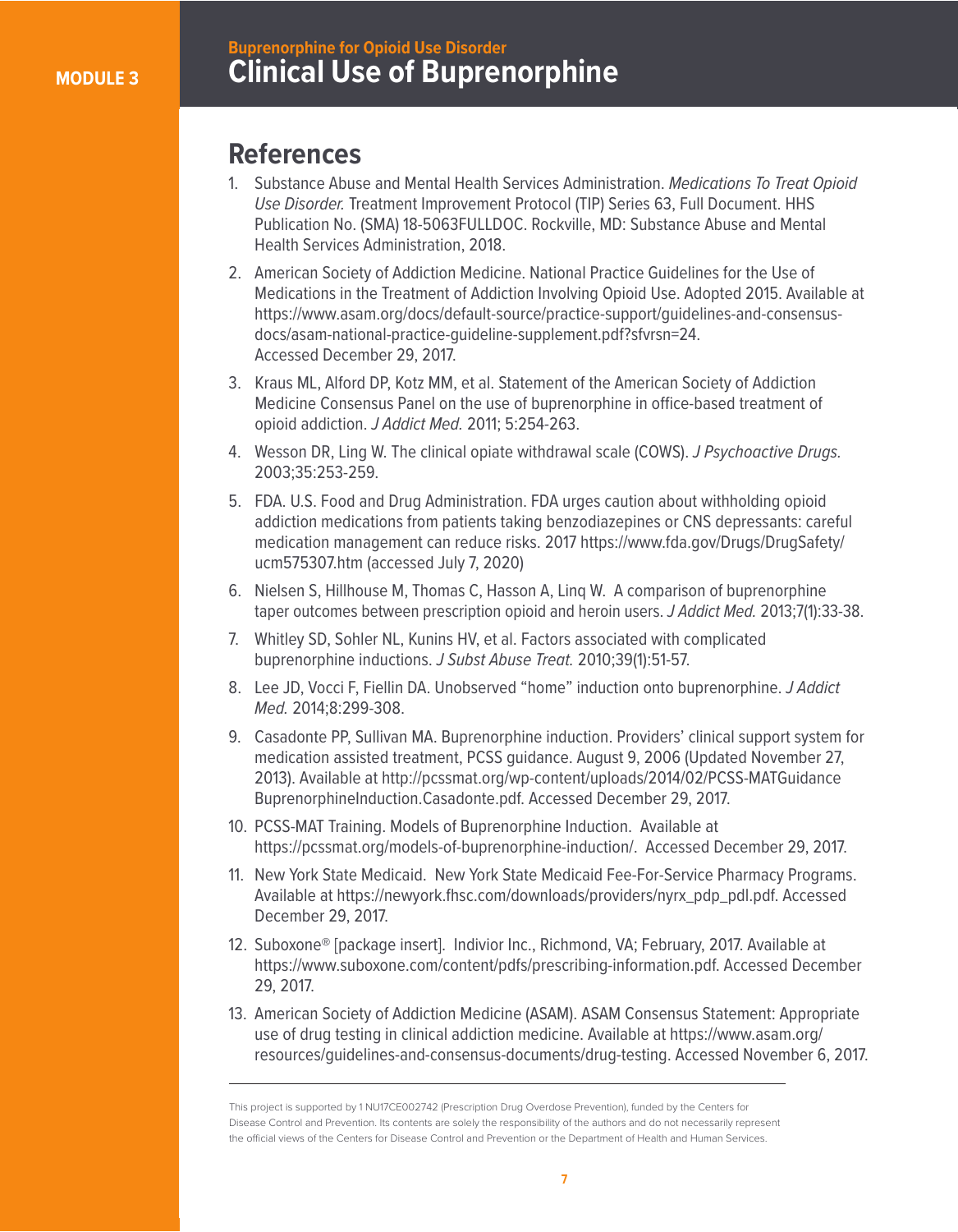## **Buprenorphine for Opioid Use Disorder<br>Clinical Use of Buprenorphine**

## **Notes:**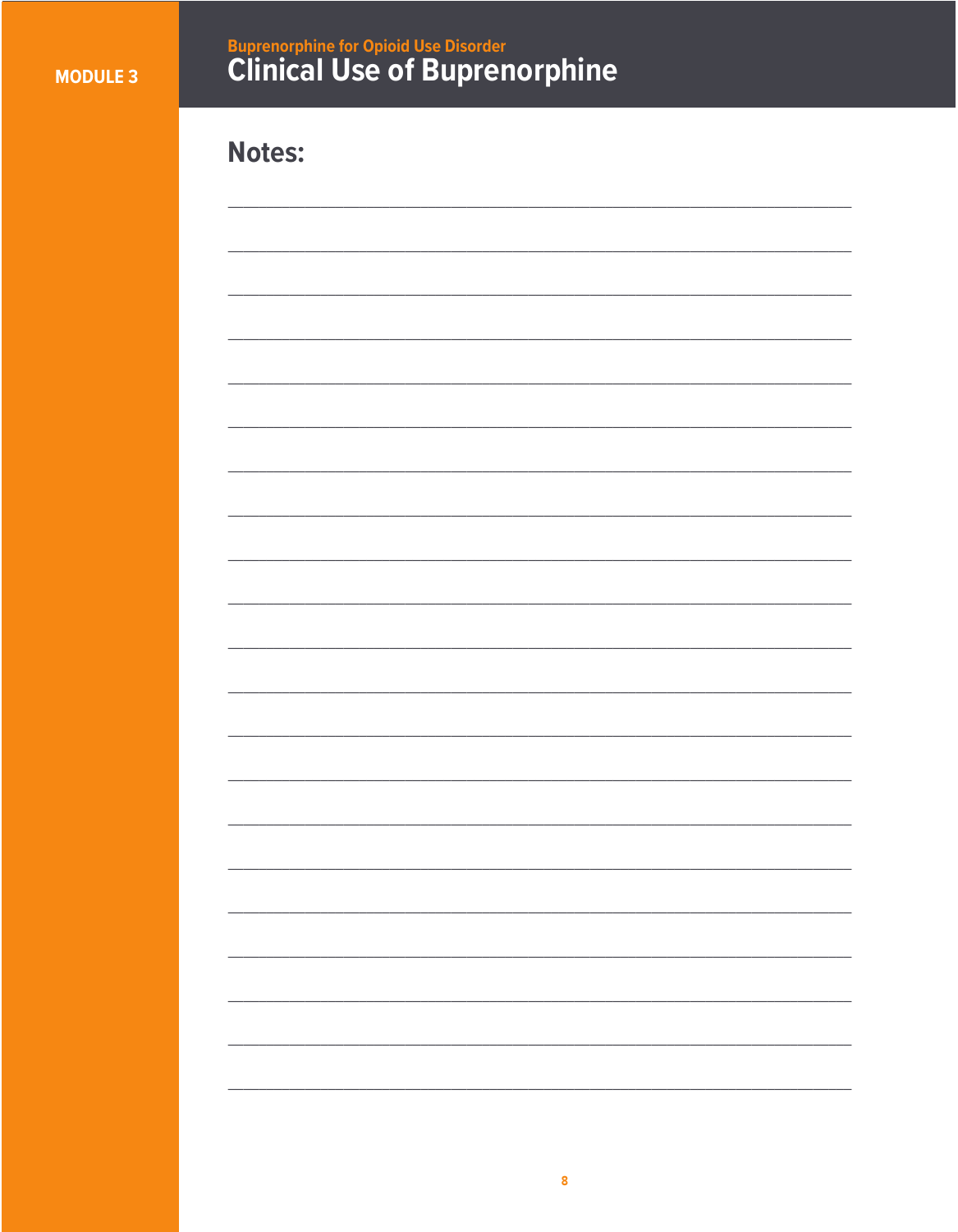## Notes:

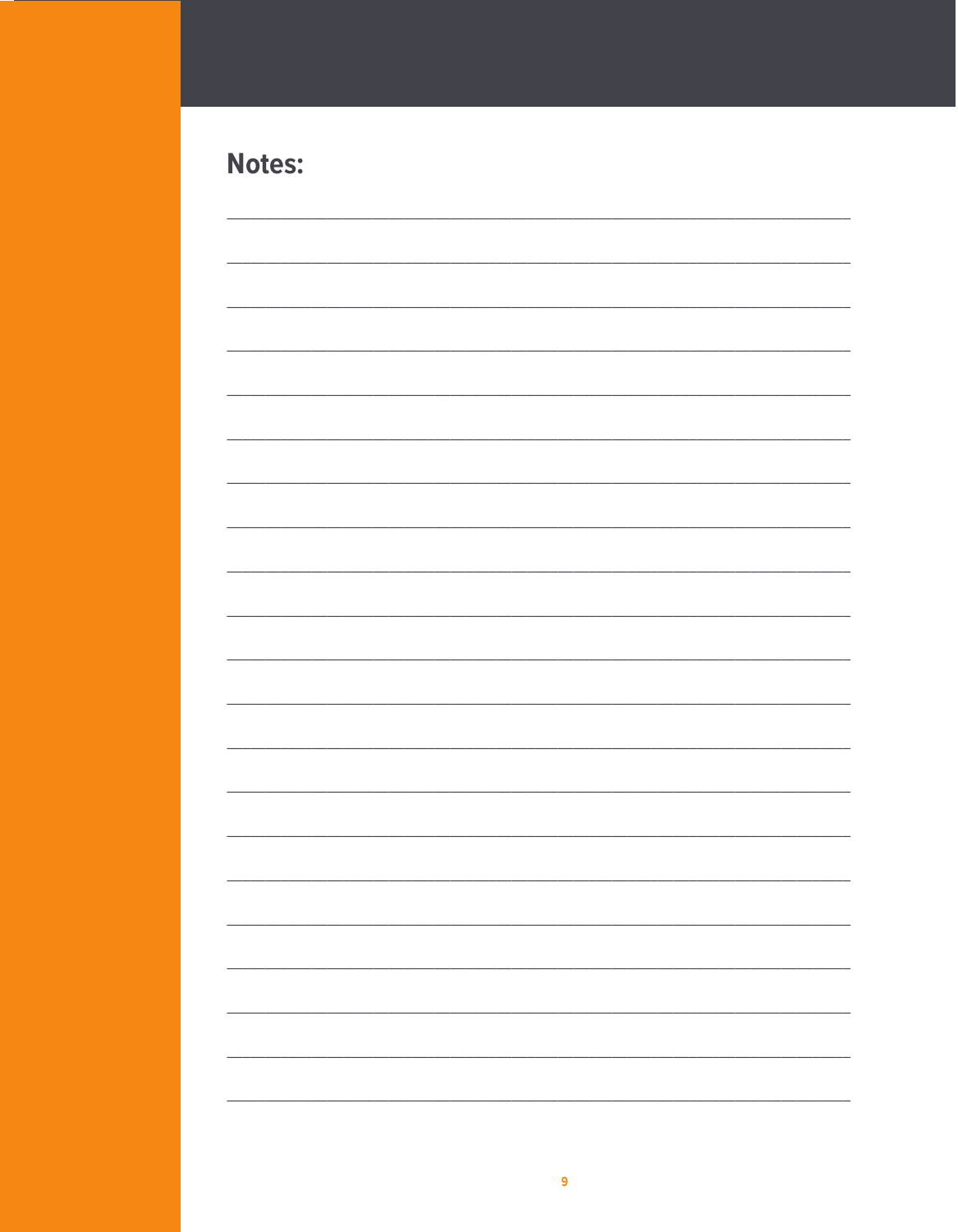| <b>Notes:</b> |  |
|---------------|--|
|---------------|--|

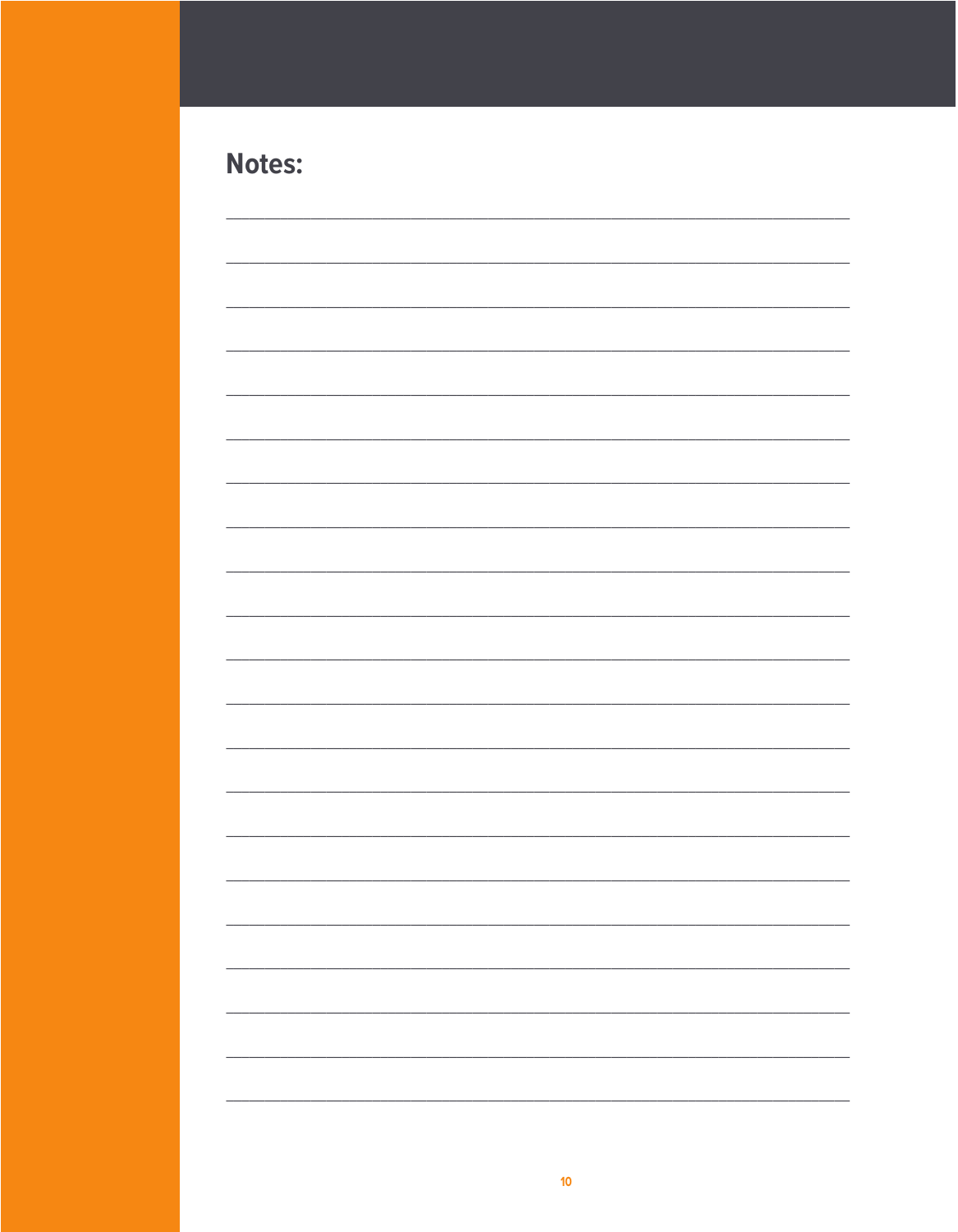## **Notes:**